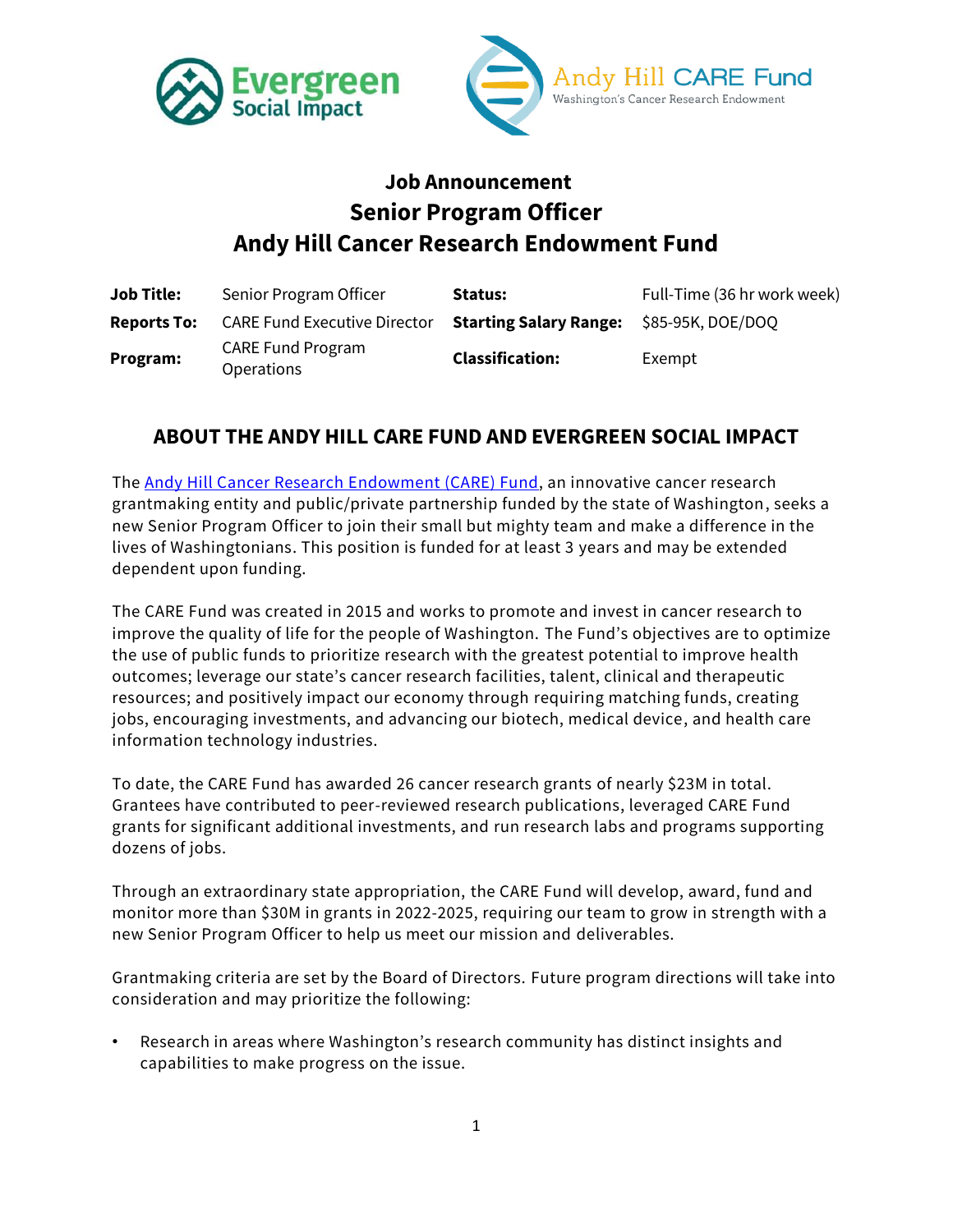



- Research that relates to areas of cancer research that lack sufficient external funding and is of particular relevance to Washington residents (e.g., rural health, disproportionate incidence by cancer type, hotspots of cancer incidence, environmental risk, farmworker health, indigenous health).
- Research that addresses cancer incidence, access, and outcomes disparities.
- Collaborative and cross-disciplinary cancer research projects.

The CARE Fund is a growing organization, staffed by a small high-performing team of individuals who are committed to excellence in their work, mutual support, and work/life balance, and to improving the quality of life for the people of Washington through cancer research. The CARE Fund operates in a flexible and fully remote environment that prioritizes inclusivity, collaboration, building authentic partnerships, and advancing the Fund's mission. The team has a passion for science and health equity, analytical thinking, and good humor.

For more details about the CARE Fund, please visit [our website.](http://www.wacarefund.org/)

[Evergreen Social Impact](http://www.evergreensocialimpact.org/) (ESI) is the Program Administrator and employer for the CARE Fund. A nonprofit fiscal sponsor organization, ESI was founded in 2021 and provides fiduciary services, including governance, funds management, and other administrative services to projects with social-impact missions. ESI acts a long-term administrative home for tax-exempt and public/private partnership organizations, or as a 'nonprofit incubator' for new entities that are in start-up mode. By providing an administrative and operations hub, ESI supports sponsored projects in focusing on their missions and building capacity.

#### **POSITION SUMMARY**

Under the direction of the CARE Fund Executive Director, the Senior Program Officer will plan, develop, and implement CARE Fund grant programs and special projects as part of the CARE Fund's strategy to advance cancer research and improve cancer care access throughout Washington State. Responsibilities include managing a grants portfolio; administration of grant cycle processes, including development of new grant funding opportunities; collecting, analyzing, and reporting key data; and collaboration with community partners.

This position will report to the CARE Fund Executive Director. This is a regular staff position with full benefits. This is a remote (non-office-based) position. **Washington State residence is required upon hire**.

#### **ESSENTIAL RESPONSIBILITIES**

- Manage the life cycle of grant process from pre-award to grant closeout for assigned grant programs, including but not limited to:
	- o Developing requests for proposals (RFPs)
	- o Creating grant applications and reporting templates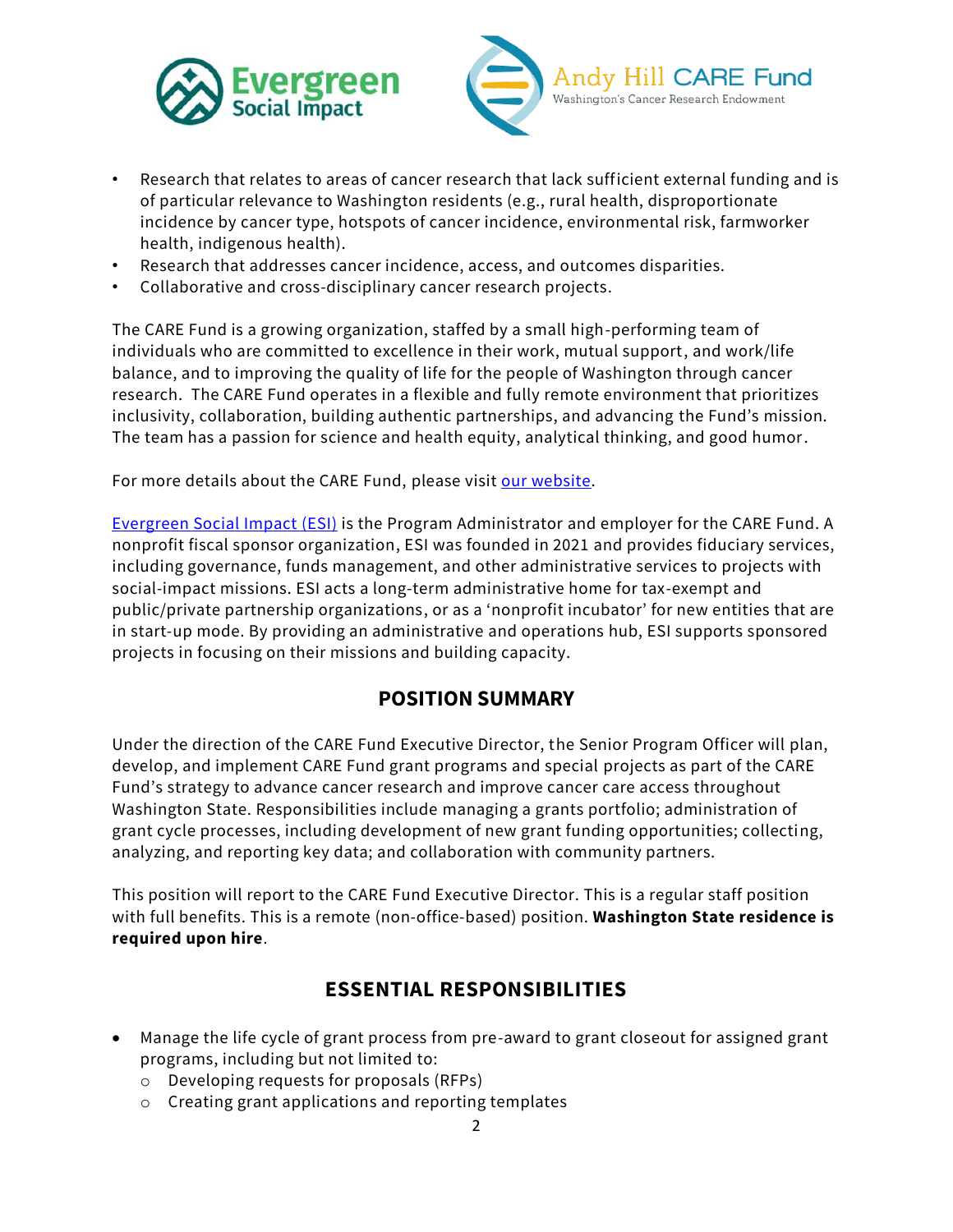



- o Facilitating external scientific peer review of applications
- o Executing award agreements
- o Tracking fulfillment of state matching funds requirements and other contracted deliverables through performance-based grant agreements in compliance with the [CARE Fund statute.](https://app.leg.wa.gov/RCW/default.aspx?cite=43.348) This includes tracking, monitoring, and evaluating grantee progress reports and ensuring reporting compliance
- o Closing out grants and evaluating post-award close-out reports.
- Support and/or serve as the main point of contact for Board of Directors' Standing Committee on Grants and other committees for your portfolio, as assigned.
- Represent CARE Fund to grantees.
- Support the CARE Fund's collaborative work with philanthropic, governmental, and community-based partners through participation in workgroups and attendance at conferences, as requested.
- Work in a collaborative and supportive team that includes both the Executive Director and a second Senior Program Officer to serve the CARE Fund's mission and impact and ensure consistency across programs.

### **DESIRED QUALIFICATIONS**

- Experience with, and/or commitment to racial equity, social justice, and cultural humility.
- A demonstrated track record in successful project and program management.
- Passion for and understanding of the CARE Fund's grant and priority areas. Understanding of health disparities in cancer research and outcomes a plus.
- Prior experience in successfully managing grant programs in a philanthropic, governmental or research environment is preferred. Understanding of scientific peer-review processes a plus.
- Exceptional analytical skills and high attention to detail, with a high degree of comfort and skill in tracking, managing, and analyzing data.
- Ability to multi-task with efficiency and agility.
- Strong problem-solving skills, including the ability to gather and process relevant information, contextualize data, assess root causes, and generate possible solutions.
- Flexible approach to work and ability to manage ambiguity in the work environment.
- Ability to listen deeply and communicate proactively, clearly, transparently, and diplomatically; excellent and professional oral and written communication and presentation skills are required.
- Ability to work with grantees in a supportive and collaborative manner, to encourage optimal engagement in progress and outcomes.
- Proficiency with Microsoft Office suite (Outlook, Excel, Word, PowerPoint, SharePoint). Ability to use grants management software (Foundant or equivalent). Experience with database solutions a plus.
- Bachelor's degree in science-related field, or public policy, public administration, nonprofit management, or related field, or the equivalent combination of education and experience, is required; Master's degree or equivalent is a plus.